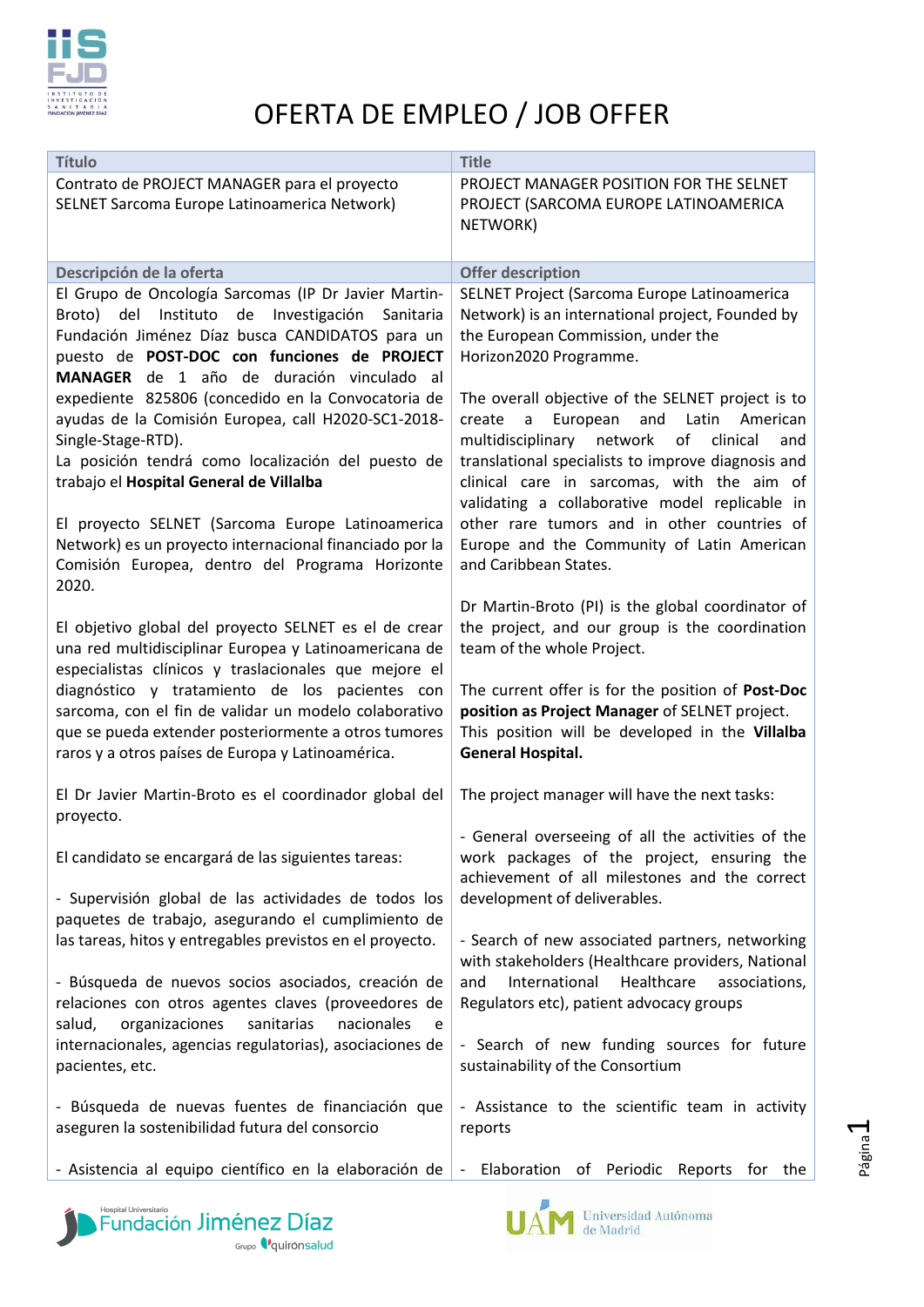

| <b>European Commission</b>                                                                                                                                                                              |
|---------------------------------------------------------------------------------------------------------------------------------------------------------------------------------------------------------|
| - Organization and coordination of Consortium<br>Meetings, teleconferences, webinars, etc of the<br>conference, and elaboration of minutes.                                                             |
| - Communication with the Consortium partners<br>and associated members, mailing, update of<br>Website, creation of content of social media (in                                                          |
| collaboration with coordinators of WP9)                                                                                                                                                                 |
| - Assistance in organization of presential events                                                                                                                                                       |
| - Oversight of financial management of the<br>project                                                                                                                                                   |
|                                                                                                                                                                                                         |
| IN ADDITION, the candidate will develop research<br>tasks in the sarcoma lab, leaded by the IP in<br>Villalba General Hospital.<br>The candidate will be in charge of supervise MSc<br>and PhD students |
|                                                                                                                                                                                                         |

| Perfil investigador/Researcher Profile |  | Otro perfil / Other profile |  |
|----------------------------------------|--|-----------------------------|--|
| <b>First Stage Researcher (R1)</b>     |  | <b>Technical</b>            |  |
| <b>Recognised Researcher (R2)</b>      |  | Administrative              |  |
| <b>Established Researcher (R3)</b>     |  | <b>Other</b>                |  |
| <b>Leading Researcher (R4)</b>         |  |                             |  |

| Ref. Provecto / Reference Number                                       | 825806 (call H2020-SC1-2018-Single-Stage-RTD) |  |           |  |
|------------------------------------------------------------------------|-----------------------------------------------|--|-----------|--|
| Is the job funded through a EU Research Framework Programme?   YES   X |                                               |  | <b>NO</b> |  |

| Tipo de contrato/Type of<br><b>contract</b> | Tipo de jornada/Job Status |  | Jornada / Hours Per<br>Week |  |
|---------------------------------------------|----------------------------|--|-----------------------------|--|
| <b>Permanente/Permanent</b>                 | Jornada completa/Full-time |  | 40                          |  |
| <b>Temporal/Temporaly</b>                   | Jornada parcial/Part-time  |  |                             |  |

| <b>Fecha prevista de incorporación/Envisaged Job Starting Date 29 marzo 2022</b> |                                              |  |
|----------------------------------------------------------------------------------|----------------------------------------------|--|
| Duración del contrato/Duration of the contract                                   | 6 meses/ months (prolongable por la duración |  |
|                                                                                  | del proyecto)/ (extendable for the whole     |  |
|                                                                                  | duration of the project)                     |  |

| Plazo de presentación/Application Deadline           | <b>17 marzo 2022</b>                     |   |
|------------------------------------------------------|------------------------------------------|---|
| <b>Email a remitir candidatura/Application Email</b> | jmartin@atbsarc.org                      |   |
|                                                      | nhindi@atbsarc.org<br>dmoura@atbsarc.org | π |
|                                                      |                                          |   |



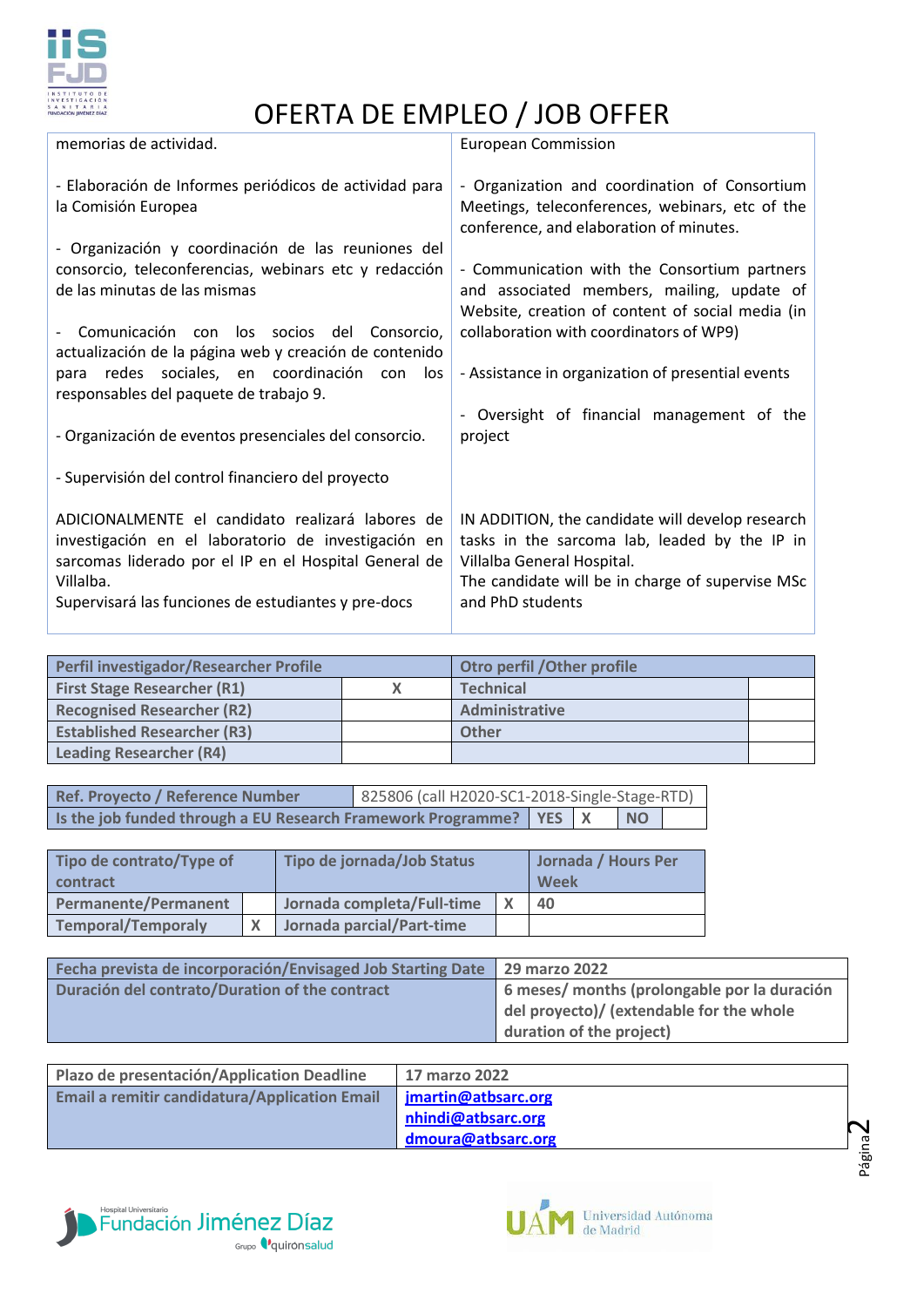

| <b>Requisitos mínimos</b>                               | <b>Skills/Qualifications</b>                                                                                                                                                                                                                                                                                   |  |
|---------------------------------------------------------|----------------------------------------------------------------------------------------------------------------------------------------------------------------------------------------------------------------------------------------------------------------------------------------------------------------|--|
| Los requisitos imprescindibles                          | - PhD in Sciences (Biology or similar)                                                                                                                                                                                                                                                                         |  |
|                                                         | - Leadership                                                                                                                                                                                                                                                                                                   |  |
|                                                         | - Experience in Research                                                                                                                                                                                                                                                                                       |  |
|                                                         | - Proficient level in foreign languages<br>- Communication skills                                                                                                                                                                                                                                              |  |
|                                                         |                                                                                                                                                                                                                                                                                                                |  |
| Idiomas                                                 | A proficient level of English is mandatory, as this is an<br>international project and English is the official<br>language of communication between partners. A good<br>level of Spanish, Italian, French, Portuguese will be<br>appreciated, as these are the native languages of the<br>consortium partners. |  |
| Otros requisitos obligatorios                           | - Experience in Management                                                                                                                                                                                                                                                                                     |  |
|                                                         | - Experience in Networking                                                                                                                                                                                                                                                                                     |  |
| Requerimientos específicos a valorar                    | <b>Specific Requirements</b>                                                                                                                                                                                                                                                                                   |  |
| 1. Experiencia en Proyectos europeos                    | 1. Experience in European projects                                                                                                                                                                                                                                                                             |  |
| Habilidades en control financiero de<br>2.              | Skills in financial management of projects<br>2.                                                                                                                                                                                                                                                               |  |
| proyectos<br>Experiencia en investigación clínica<br>3. | Experience in clinical research<br>3.<br>Number and quality of scientific publications<br>4.                                                                                                                                                                                                                   |  |
| Número y calidad de publicaciones<br>4.                 |                                                                                                                                                                                                                                                                                                                |  |
| científicas                                             |                                                                                                                                                                                                                                                                                                                |  |
|                                                         |                                                                                                                                                                                                                                                                                                                |  |
|                                                         |                                                                                                                                                                                                                                                                                                                |  |
|                                                         |                                                                                                                                                                                                                                                                                                                |  |
|                                                         |                                                                                                                                                                                                                                                                                                                |  |
|                                                         |                                                                                                                                                                                                                                                                                                                |  |